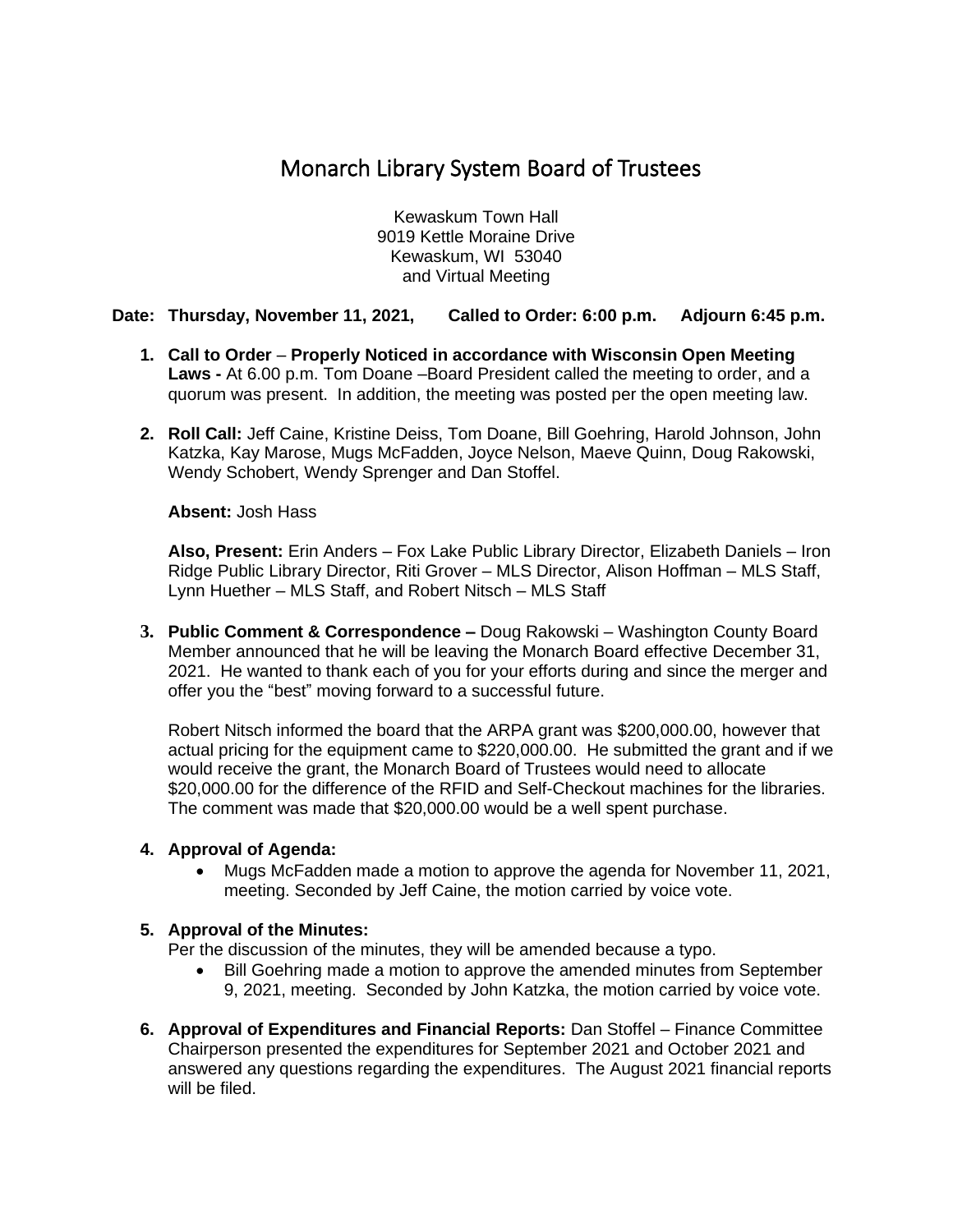- Dan Stoffel made a motion to approve the September 2021 Expenditures. Seconded by John Katzka, the motion carried by voice vote.
- Dan Stoffel made a motion to approve the October 2021 Expenditures. Seconded by Kay Marose, the motion carried by voice vote.

# **7. Monarch Library System:** None.

### 8. **Committee Reports:**

**A. Executive Committee:** Tom Doane – Executive Committee Chairperson presented the Executive Committee report. Presented a revised Workplace Safety Policy.

• John Katzka made a motion to approve the revised Workplace Safety Policy. Seconded by Joyce Nelson, the motion carried by voice vote.

Tom Doane and Riti Grover gave a brief overview on the book challenge that is currently happening. Each library should have a policy in place to cover this challenge.

**B. Finance Committee:** Dan Stoffel – Finance Committee Chairperson presented the report.

**Staff Bonuses due to the top management vacancy:** Dan Stoffel explained that the staff bonuses are for eligible staff for the work that they did during the absent of the top management vacancy. The total funding is \$9,857.08.

■ Dan Stoffel recommended that the staff bonus of \$9,857.08 be give to the MLS-Staff that is eligible for the work that they during the directors absent. Seconded by John Katzka, recommendation carried by voice vote.

**Bonuses for the delivery drivers due to extra work during COVID:** Dan Stoffel explained that during COVID in 2020 the driver did an outstanding job with all the extra restriction that they had to deal with in sorting and delivering of the materials.

> Dan Stoffel recommended that the delivery drivers receive a yearend bonus for all the extra work that they did during COVID, and the total of the bonus is \$1,937.70. Seconded by Wendy Schobert, recommendation carried by voice vote.

**Proposal on the libraries program/services funding**: Dan Stoffel explained that he did some research on the extra funding that the system will be receiving in 2022 and 2023. He found out that the total for 2023 will become the Monarch Library System new base going forward. The Finance Committee is waiting to hear back on what program/services that they would like other the Gale Courses and funds for marketing of Gale Courses.

Dan Stoffel announced that he will be leaving the board on December 31, 2021. However, he is resigning tonight as Monarch Treasurer, so that a Treasurer will be in place before the first meeting in 2022.

**C. Operations Committee**: John Katzka – Operations Committee Chairperson presented the report.